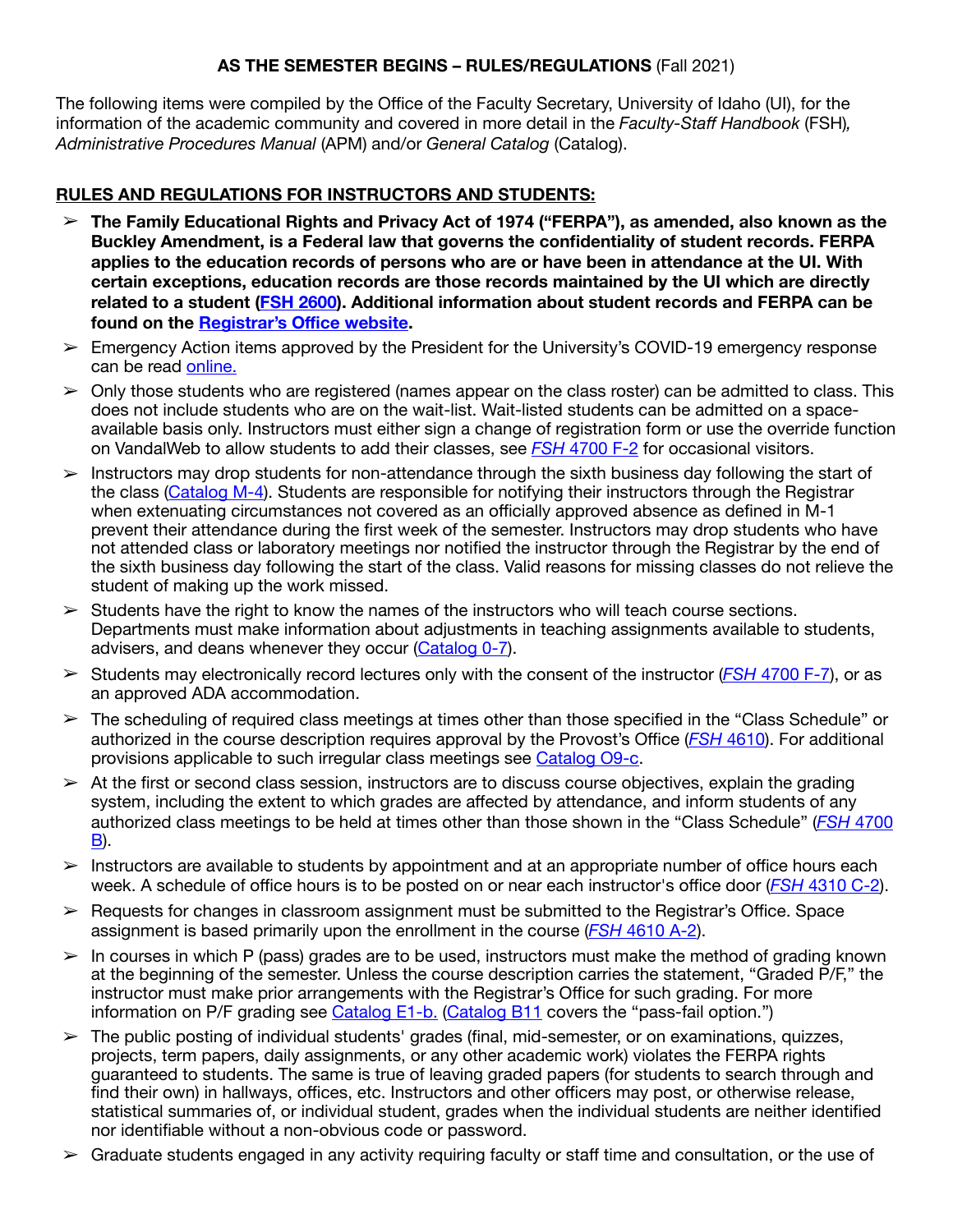any university facilities, must register (e.g., in a directed study or in an appropriately numbered research course, 500, 599, or 600) for the number of credits appropriate to the effort expected of the student as well as the effort required of the faculty member.

- $\geq$  A senior with a 3.00 GPA can register for 500 level courses in the regular manner. Courses will be placed on the undergraduate transcript.
- $\geq$  Students who wish to have course(s) for a particular semester recorded on a transcript other than the primary transcript must file a Credit Reservation Request to have courses placed on the appropriate transcript (i.e., undergraduates wanting to have courses placed on graduate transcripts.) ([Catalog](https://www.uidaho.edu/cogs/forms)  [College of Graduate Studies](https://www.uidaho.edu/cogs/forms)).
- ➢ Instructors should proctor examinations diligently and should investigate all cases of suspected or alleged academic dishonesty, including plagiarism, in their classes ([Catalog O2](https://www.uidaho.edu/registrar/classes/catalogs)).
- $\geq$  Under the University of Idaho's charter, "no instruction either sectarian in religion or partisan in politics shall ever be allowed in any department of the university" (*FSH* [4700 C\).](https://www.webpages.uidaho.edu/fsh/4700.html#C.)
- ➢ Bicycling, Skateboarding, and Rollerblading permitted under conditions outlined in UI policy (*APM* [35.35](https://www.uidaho.edu/apm/35/35)  [G\)](https://www.uidaho.edu/apm/35/35).
- $\geq$  The University of Idaho does not purchase insurance to protect the property of employees or students and will not compensate the owners for loss of or damage to such items. The only exception is in a situation where the property is used in the normal course of an employee's job performance and the loss is clearly due to negligence on the part of the University of Idaho. Standard homeowner's insurance policies do not necessarily cover losses incurred at the owner's place of work. Employees who have their own property on campus should consult their insurance representatives about coverage for it (*APM* [5.01](https://www.uidaho.edu/apm/05/01)  [D-6\)](https://www.uidaho.edu/apm/05/01).
- ➢ Unmanned Aircraft Systems (commonly known as "drones"): Personal use is prohibited on University property. When operated on behalf of the University, use is permitted only as provided under *APM* [95.35](https://www.uidaho.edu/apm/95/35) & [45.35](https://www.uidaho.edu/apm/45/35).